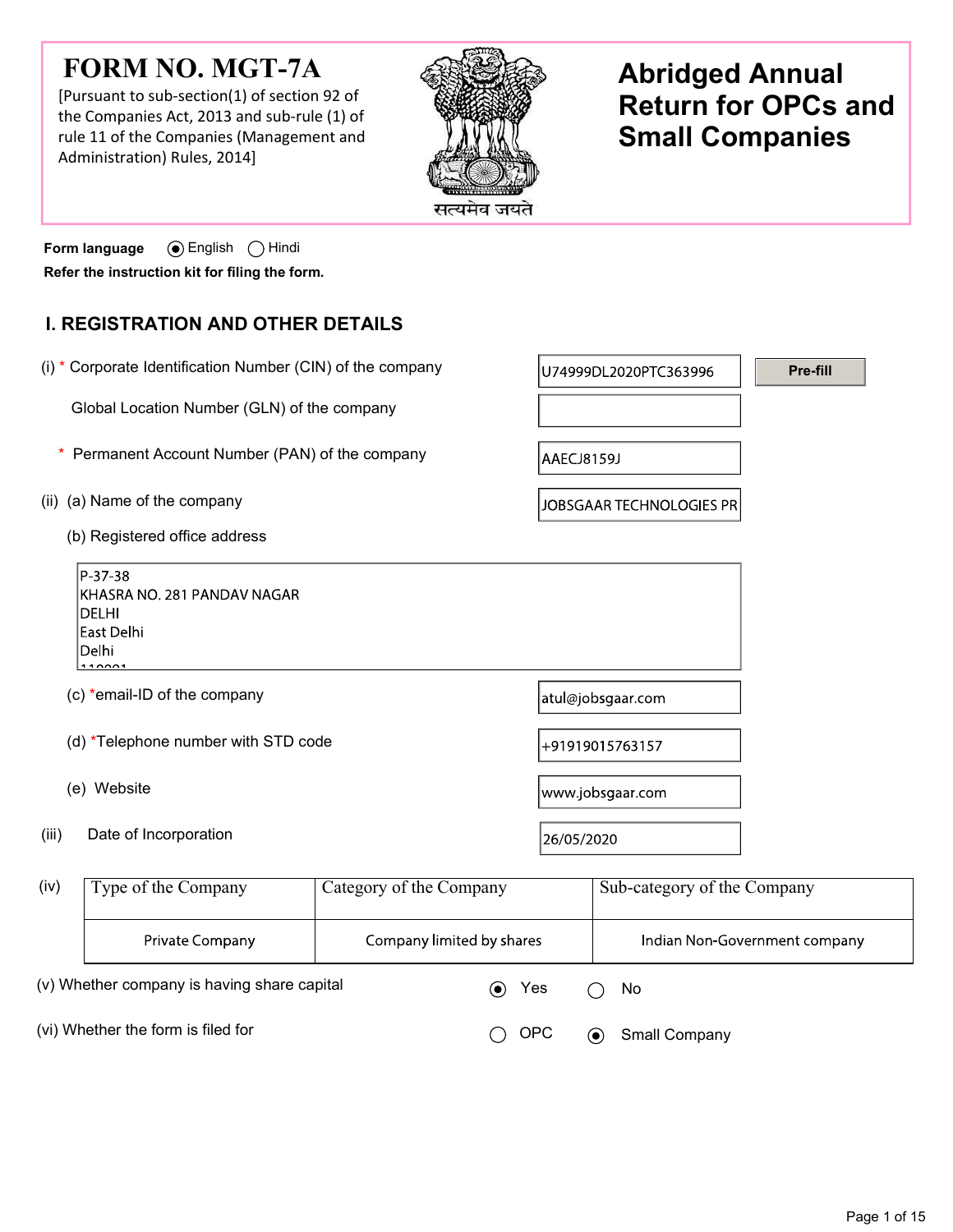| (vii) *Financial year From   26/05/2020                                           |            | (DD/MM/YYYY)<br>Τo | 31/03/2021                            | (DD/MM/YYYY) |
|-----------------------------------------------------------------------------------|------------|--------------------|---------------------------------------|--------------|
| (viii) *Whether Annual General Meeting (AGM) held (not applicable in case of OPC) |            |                    |                                       |              |
|                                                                                   |            | Yes<br>$(\bullet)$ | No.                                   |              |
| (a) If yes, date of AGM                                                           | 30/12/2021 |                    |                                       |              |
| (b) Due date of AGM                                                               | 31/12/2021 |                    |                                       |              |
| (c) Whether any extension for AGM granted                                         |            | Yes                | <b>No</b><br>$\left( \bullet \right)$ |              |
| <b>II. PRINCIPAL BUSINESS ACTIVITIES OF THE COMPANY</b>                           |            |                    |                                       |              |
|                                                                                   |            |                    |                                       |              |
|                                                                                   |            |                    |                                       |              |

| S.No | <b>Main</b><br>Activity<br> group code | Description of Main Activity group Business | Activity<br>Code | Description of Business Activity | 1% of turnover l<br>lof the<br><b>company</b> |
|------|----------------------------------------|---------------------------------------------|------------------|----------------------------------|-----------------------------------------------|
|      |                                        |                                             |                  |                                  |                                               |

## III. PARTICULARS OF ASSOCIATE COMPANIES (INCLUDING JOINT VENTURES) (not applicable for OPC)

\*No. of Companies for which information is to be given  $\vert_0$  Pre-fill All

\*Number of business activities  $\vert_0$ 

| S.No | Name of the company | CIN / FCRN | Associate/ Joint venture | % of shares held |
|------|---------------------|------------|--------------------------|------------------|
|      |                     |            |                          |                  |

# IV. SHARE CAPITAL, DEBENTURES AND OTHER SECURITIES OF THE COMPANY

## (i) \*SHARE CAPITAL

(a) Equity share capital

| <b>Particulars</b>                            | Authorised<br>capital | <i><b>Issued</b></i><br>capital | Subscribed<br>capital | Paid Up capital |
|-----------------------------------------------|-----------------------|---------------------------------|-----------------------|-----------------|
| Total number of equity shares                 | 50,000                | 10,000                          | 10,000                | 10,000          |
| Total amount of equity shares (in<br>(rupees) | 500,000               | 100,000                         | 100,000               | 100,000         |

#### Number of classes 11

| Class of Shares         | <b>Authorised</b><br>llcapital | llssued<br>capital | <b>Subscribed</b><br>lcapital | <b>Paid Up capital</b> |
|-------------------------|--------------------------------|--------------------|-------------------------------|------------------------|
| Number of equity shares | 50,000                         | 10,000             | 10,000                        | 10,000                 |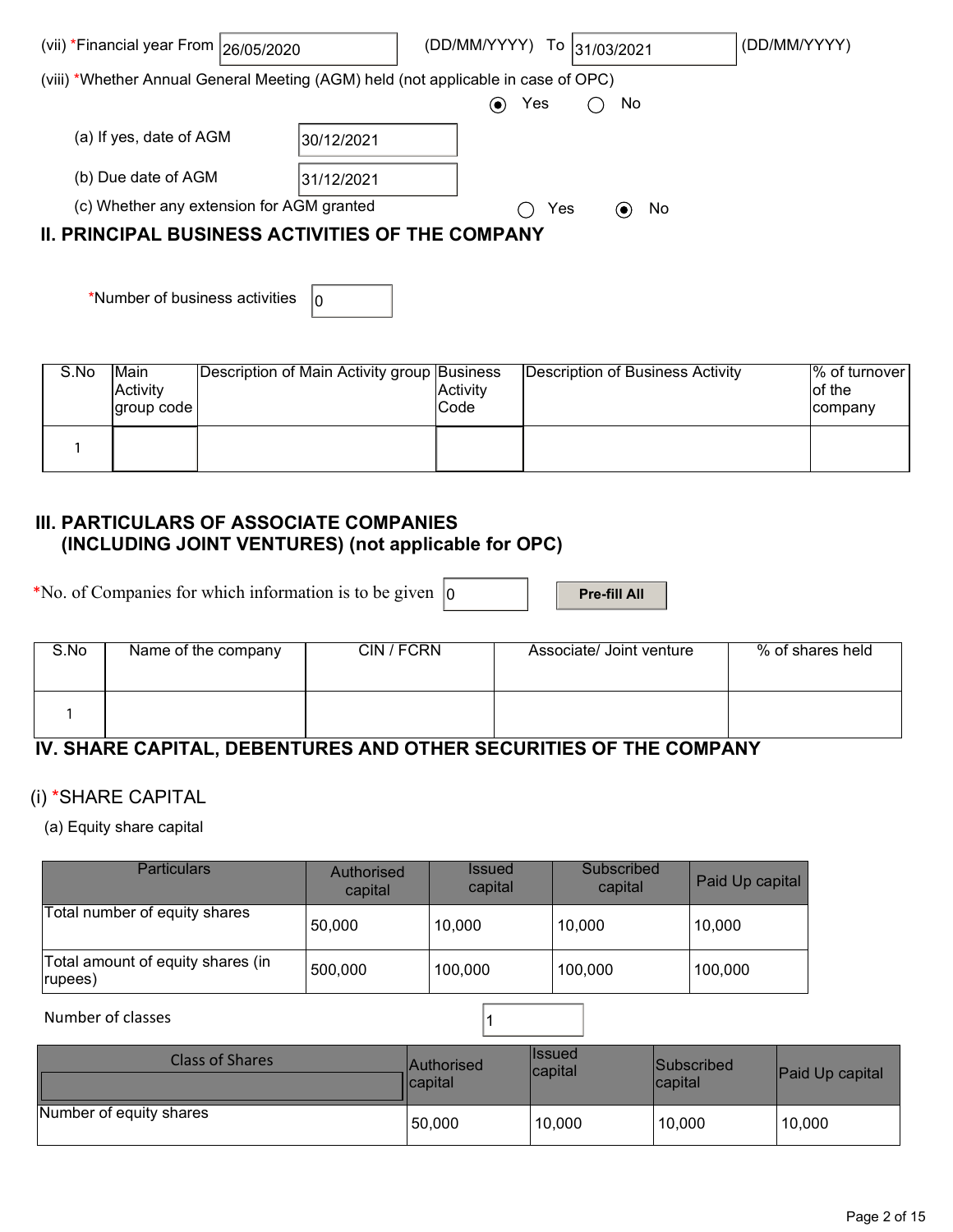| Nominal value per share (in rupees)       | 10      | 10      | 10      | 10      |
|-------------------------------------------|---------|---------|---------|---------|
| Total amount of equity shares (in rupees) | 500,000 | 100,000 | 100.000 | 100,000 |

## (b) Preference share capital

| <b>Particulars</b>                                                    | Authorised<br>capital | <b>Issued</b><br>capital | Subscribed<br>capital | Paid Up capital |
|-----------------------------------------------------------------------|-----------------------|--------------------------|-----------------------|-----------------|
| Total number of preference shares $\vert_{\Omega}$                    |                       |                          |                       |                 |
| Total amount of preference shares $\vert_{\Omega}$<br>$ $ (in rupees) |                       |                          |                       |                 |

Number of classes and contact the contact of classes and contact of  $\sim$  0

| <b>Class of Shares</b>                        | Authorised<br>capital | llssued<br> capital | <b>Subscribed</b><br>capital | Paid up capital |
|-----------------------------------------------|-----------------------|---------------------|------------------------------|-----------------|
| Number of preference shares                   |                       |                     |                              |                 |
| Nominal value per share (in rupees)           |                       |                     |                              |                 |
| Total amount of preference shares (in rupees) | U                     | U                   |                              |                 |

## (c) Unclassified share capital (not applicable for OPC)

| <b>Particulars</b>                  | <b>Authorised Capital</b> |
|-------------------------------------|---------------------------|
| Total amount of unclassified shares |                           |

## (d) Break-up of paid-up share capital (not applicable for OPC)

| <b>Class of shares</b>                        | <b>Number of</b><br>shares | <b>Total nominal</b><br><b>Amount</b> | <b>Total Paid-up</b><br>amount | <b>Total premium</b> |
|-----------------------------------------------|----------------------------|---------------------------------------|--------------------------------|----------------------|
| <b>Equity shares</b>                          |                            |                                       |                                |                      |
| At the beginning of the year                  | 10,000                     | 100,000                               | 100,000                        |                      |
| Increase during the year                      | $\mathbf 0$                | $\mathbf 0$                           | $\mathbf 0$                    | ۱O                   |
| i. Pubic Issues                               | $\pmb{0}$                  | 0                                     | $\mathbf 0$                    | 10                   |
| ii. Rights issue                              | $\boldsymbol{0}$           | 0                                     | $\mathbf 0$                    | l0                   |
| iii. Bonus issue                              | $\mathbf 0$                | $\mathbf 0$                           | $\mathbf 0$                    | IO                   |
| iv. Private Placement/ Preferential allotment | $\boldsymbol{0}$           | $\mathbf 0$                           | $\mathbf 0$                    | ١O                   |
| v. ESOPs                                      | $\mathbf 0$                | $\pmb{0}$                             | $\mathbf 0$                    | 10                   |
| vi. Sweat equity shares allotted              | $\mathbf 0$                | $\mathbf 0$                           | $\mathbf 0$                    | ۱O                   |
| vii. Conversion of Preference share           | $\mathbf 0$                | 0                                     | $\mathbf 0$                    | ۱O                   |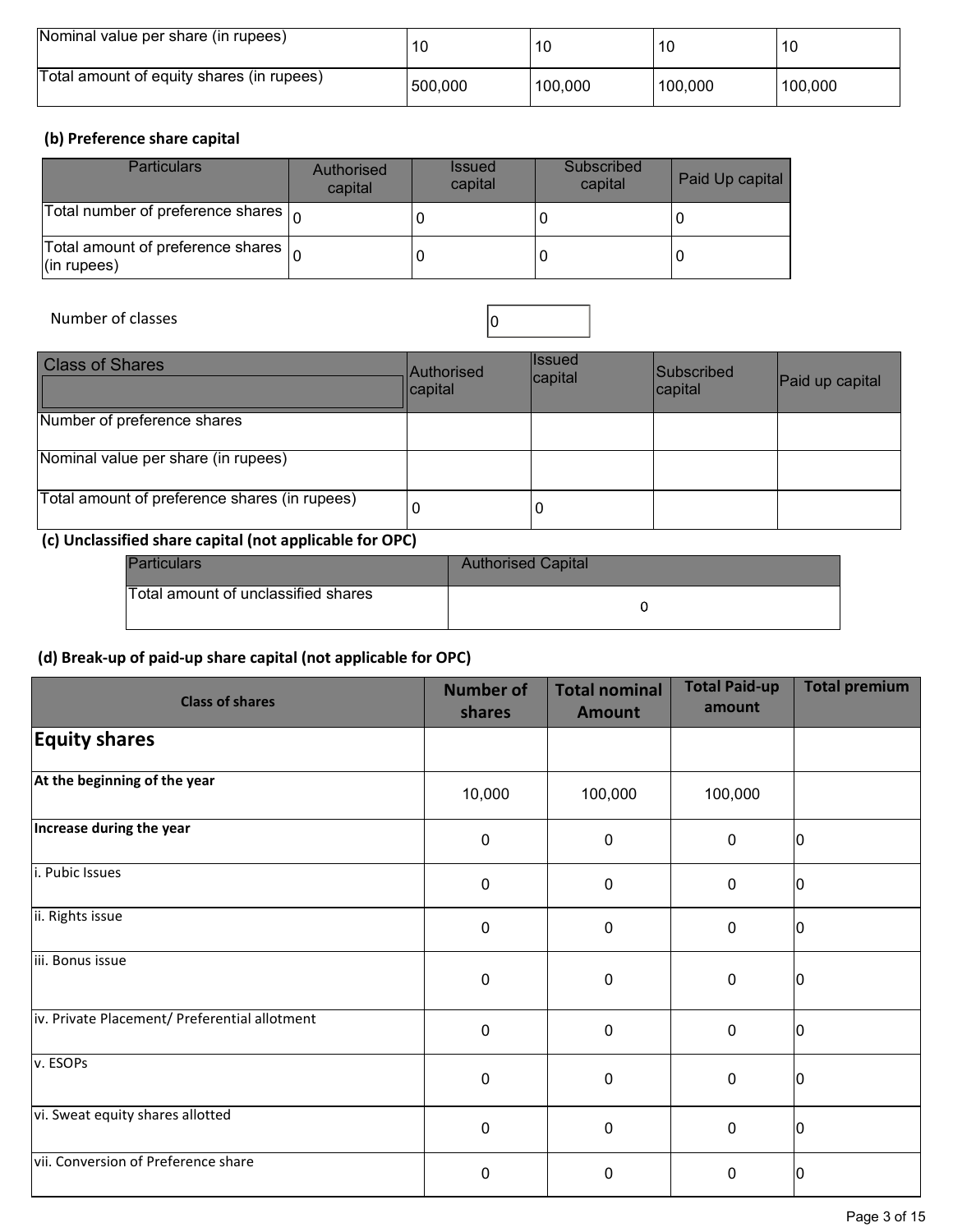| viii. Conversion of Debentures       | 0         | $\pmb{0}$ | $\mathbf 0$      | 10 |
|--------------------------------------|-----------|-----------|------------------|----|
| ix. GDRs/ADRs                        | 0         | $\pmb{0}$ | $\pmb{0}$        | 10 |
| x. Others, specify<br>$\vert$ o      | 0         | $\pmb{0}$ | $\mathbf 0$      |    |
| Decrease during the year             | $\pmb{0}$ | $\pmb{0}$ | $\pmb{0}$        | 10 |
| i. Buy-back of shares                | 0         | 0         | $\boldsymbol{0}$ | 10 |
| ii. Shares forfeited                 | 0         | $\pmb{0}$ | $\boldsymbol{0}$ | 10 |
| iii. Reduction of share capital      | 0         | $\pmb{0}$ | $\pmb{0}$        | 10 |
| iv. Others, specify                  |           |           |                  |    |
| Iо                                   | 0         | $\pmb{0}$ | $\boldsymbol{0}$ |    |
| At the end of the year               | 10,000    | 100,000   | 100,000          |    |
| Preference shares                    |           |           |                  |    |
| At the beginning of the year         | 0         | $\pmb{0}$ | $\pmb{0}$        |    |
| Increase during the year             | 0         | $\pmb{0}$ | $\pmb{0}$        | 10 |
| i. Issues of shares                  | 0         | $\pmb{0}$ | $\pmb{0}$        | 10 |
| ii. Re-issue of forfeited shares     | 0         | $\pmb{0}$ | $\boldsymbol{0}$ | 10 |
| iii. Others, specify<br>$\mathsf{I}$ | 0         | 0         | $\pmb{0}$        |    |
| Decrease during the year             | $\pmb{0}$ | $\pmb{0}$ | $\pmb{0}$        | 10 |
| i. Redemption of shares              | 0         | $\pmb{0}$ | $\boldsymbol{0}$ | 10 |
| ii. Shares forfeited                 | $\pmb{0}$ | $\pmb{0}$ | $\pmb{0}$        | 10 |
| iii. Reduction of share capital      | $\pmb{0}$ | $\pmb{0}$ | $\pmb{0}$        | 10 |
| iv. Others, specify<br>Iр            | $\pmb{0}$ | $\pmb{0}$ | $\pmb{0}$        |    |
| At the end of the year               | $\pmb{0}$ | $\pmb{0}$ | $\pmb{0}$        |    |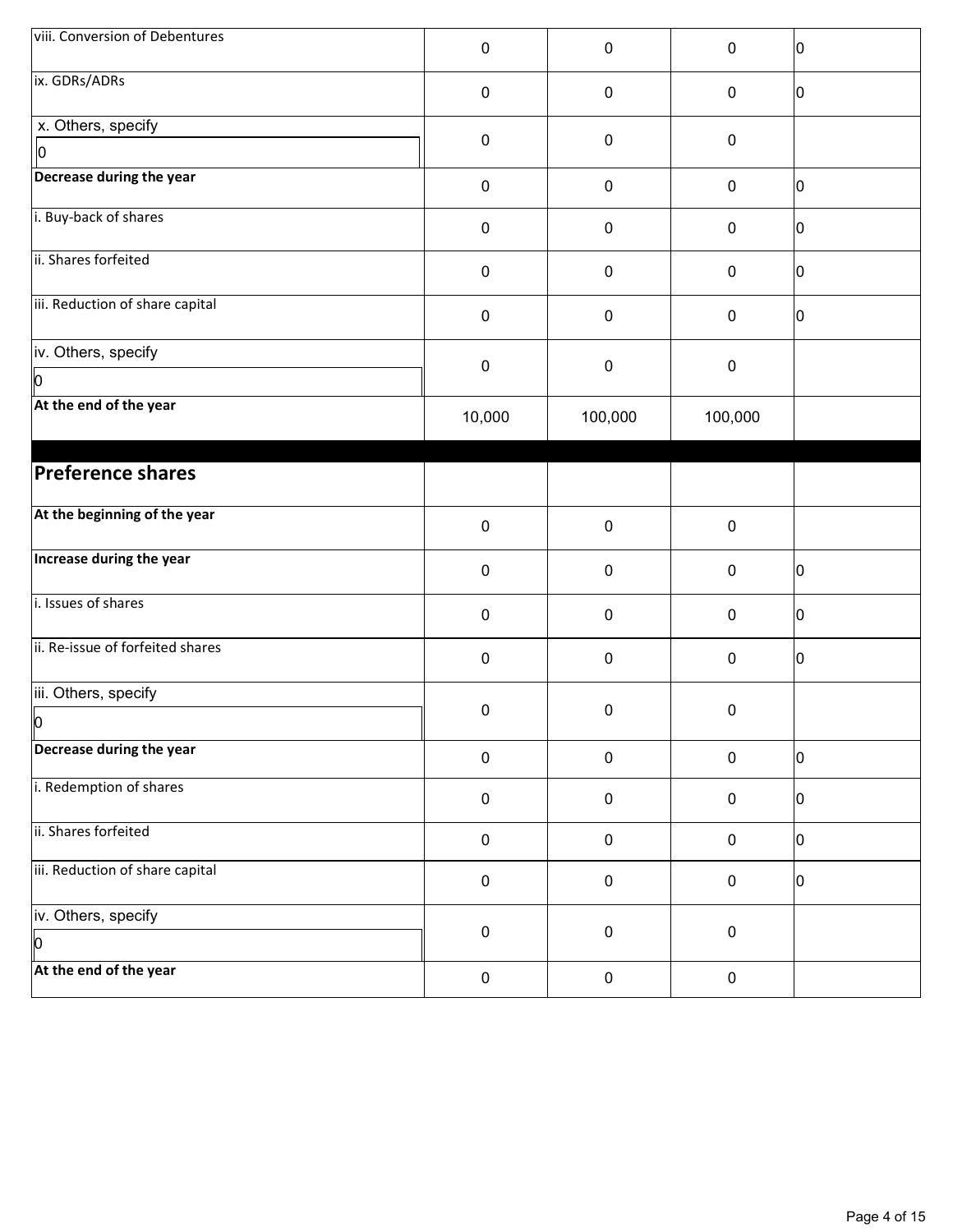(ii) Details of shares/Debentures Transfers since closure date of last financial year (or in the case of the first return at any time since the incorporation of the company)  $*$  (not applicable for OPC)

| Nil<br>[Details being provided in a CD/Digital Media] | <b>Yes</b><br>( | No<br>$\left( \bullet \right)$ | Not applicable |
|-------------------------------------------------------|-----------------|--------------------------------|----------------|
| Separate sheet attached for details of transfers      | Yes<br>(        | No.<br>(●)                     |                |

Note: In case list of transfer exceeds 10, option for submission as a separate sheet attachment or submission in a CD/Digital Media may be shown.

| Date of Previous AGM                                      |                                   |  |             |                                                           |            |
|-----------------------------------------------------------|-----------------------------------|--|-------------|-----------------------------------------------------------|------------|
| Date of Registration of Transfer<br>30/11/2020            |                                   |  |             |                                                           |            |
|                                                           | Type of Transfer<br>Equity Shares |  |             | - Equity, 2- Preference Shares, 3 - Debentures, 4 - Stock |            |
| Number of Shares/ Debentures/<br><b>Units Transferred</b> | 4,995                             |  |             | Amount per Share/<br>debenture/unit (in Rs.)              | 10         |
| Ledger Folio of Transferor                                |                                   |  | Equity-02   |                                                           |            |
| <b>Transferor's Name</b>                                  | Chhabra                           |  |             |                                                           | Kanika     |
|                                                           | Surname                           |  | Middle name |                                                           | First name |
| Ledger Folio of Transferee<br>Equity-01                   |                                   |  |             |                                                           |            |
| <b>Transferee's Name</b>                                  | Singh                             |  | Pratap      |                                                           | Atul       |
|                                                           | Surname                           |  | middle name |                                                           | first name |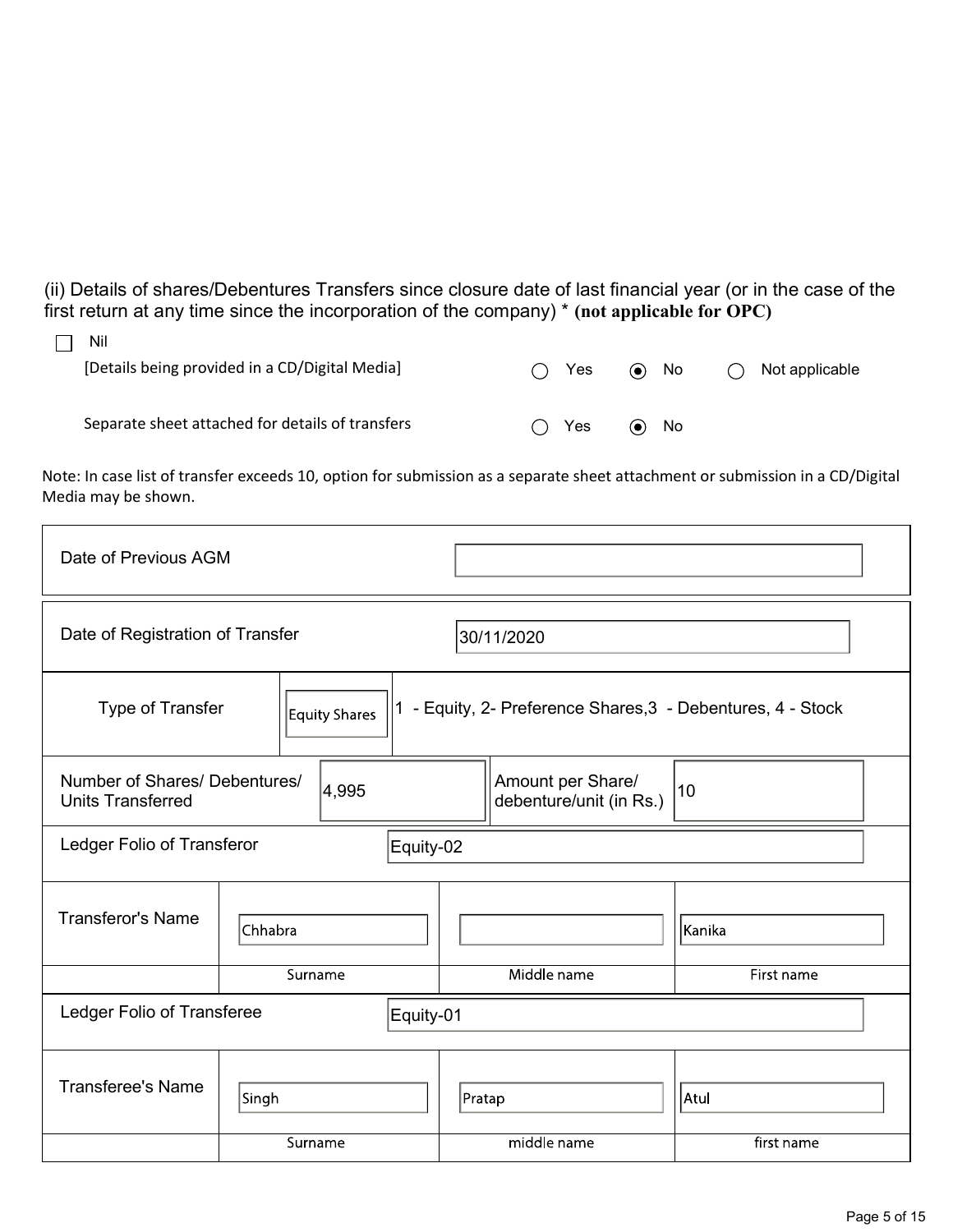| Date of Registration of Transfer                          |                 |         |                                                             | 29/03/2021                                                  |                                              |                             |  |
|-----------------------------------------------------------|-----------------|---------|-------------------------------------------------------------|-------------------------------------------------------------|----------------------------------------------|-----------------------------|--|
| Type of Transfer                                          | Equity Shares   |         | 1 - Equity, 2- Preference Shares, 3 - Debentures, 4 - Stock |                                                             |                                              |                             |  |
| Number of Shares/ Debentures/<br><b>Units Transferred</b> |                 | 318     |                                                             |                                                             | Amount per Share/<br>debenture/unit (in Rs.) | 10                          |  |
| Ledger Folio of Transferor                                |                 |         | Equity-01                                                   |                                                             |                                              |                             |  |
| <b>Transferor's Name</b>                                  | Singh           |         |                                                             | Pratap                                                      |                                              | Atul                        |  |
|                                                           |                 | Surname |                                                             |                                                             | Middle name                                  | First name                  |  |
| Ledger Folio of Transferee                                |                 |         | Equity-02                                                   |                                                             |                                              |                             |  |
| <b>Transferee's Name</b>                                  | Kamath          |         |                                                             |                                                             |                                              | Sunil                       |  |
|                                                           |                 | Surname |                                                             | middle name                                                 |                                              | first name                  |  |
| Date of Registration of Transfer                          |                 |         |                                                             |                                                             | 29/03/2021                                   |                             |  |
| Type of Transfer<br>Equity Shares                         |                 |         |                                                             | 1 - Equity, 2- Preference Shares, 3 - Debentures, 4 - Stock |                                              |                             |  |
|                                                           |                 |         |                                                             |                                                             |                                              |                             |  |
| Number of Shares/ Debentures/<br><b>Units Transferred</b> |                 | 90      |                                                             |                                                             | Amount per Share/<br>debenture/unit (in Rs.) | 10                          |  |
| Ledger Folio of Transferor                                |                 |         | Equity-01                                                   |                                                             |                                              |                             |  |
| <b>Transferor's Name</b>                                  | Singh           |         |                                                             | Pratap                                                      |                                              | Atul                        |  |
|                                                           |                 | Surname |                                                             |                                                             | Middle name                                  | First name                  |  |
| Ledger Folio of Transferee                                |                 |         | Equity-04                                                   |                                                             |                                              |                             |  |
| <b>Transferee's Name</b>                                  | Private Limited | Surname |                                                             |                                                             | Consultancy<br>middle name                   | Online Potato<br>first name |  |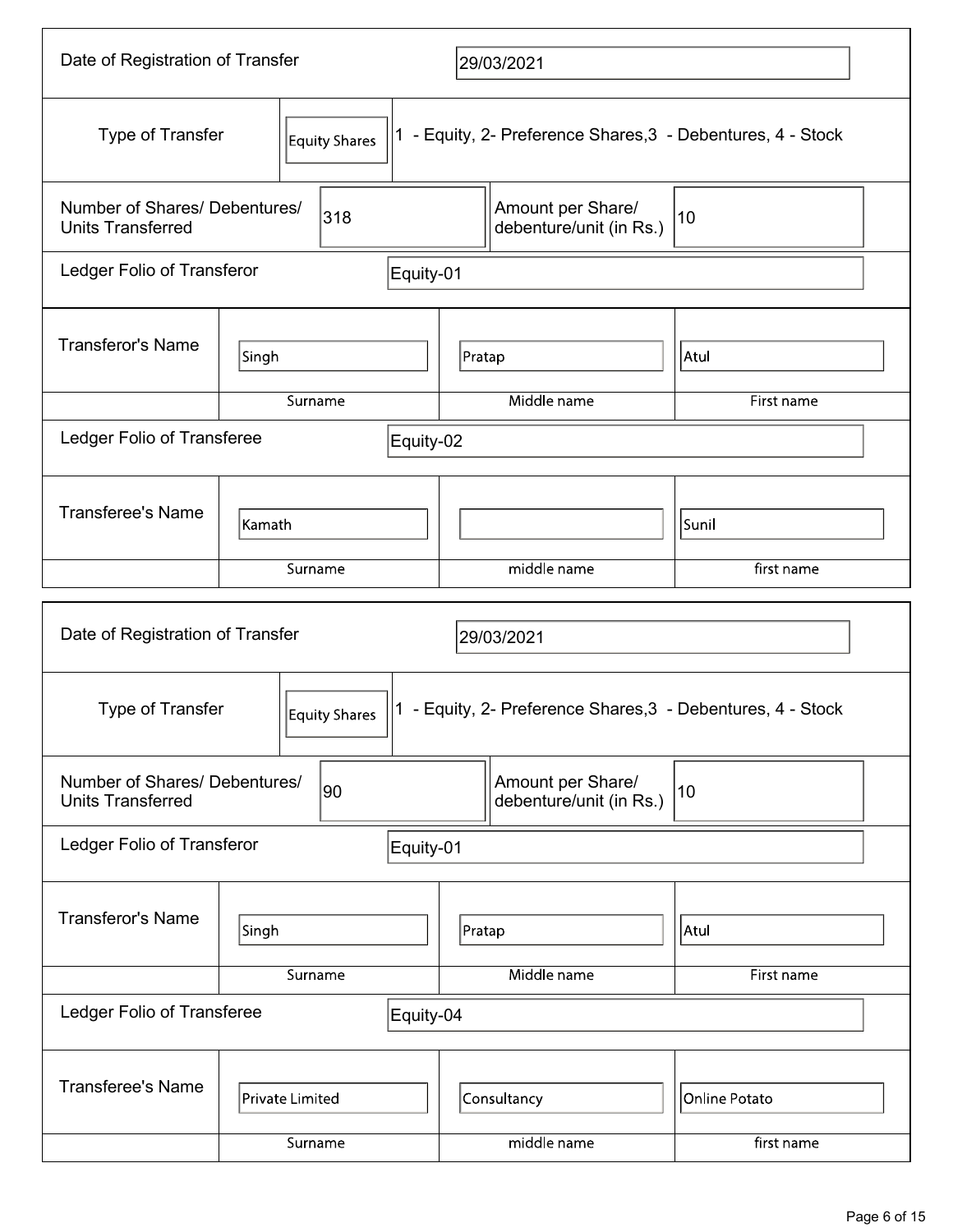| Date of Registration of Transfer                          |                                          |               |           | 29/03/2021  |                                                             |                     |  |
|-----------------------------------------------------------|------------------------------------------|---------------|-----------|-------------|-------------------------------------------------------------|---------------------|--|
|                                                           | <b>Type of Transfer</b><br>Equity Shares |               |           |             | 1 - Equity, 2- Preference Shares, 3 - Debentures, 4 - Stock |                     |  |
| Number of Shares/ Debentures/<br><b>Units Transferred</b> |                                          | 60            |           |             | Amount per Share/<br>debenture/unit (in Rs.)                | 10                  |  |
| Ledger Folio of Transferor                                |                                          |               | Equity-01 |             |                                                             |                     |  |
| <b>Transferor's Name</b>                                  | Singh                                    |               | Pratap    |             | Atul                                                        |                     |  |
|                                                           | Surname                                  |               |           |             | Middle name                                                 | First name          |  |
| Ledger Folio of Transferee                                |                                          |               | Equity-05 |             |                                                             |                     |  |
| <b>Transferee's Name</b>                                  | Singh                                    |               |           | Mohan       |                                                             | Mandeep             |  |
|                                                           | Surname                                  |               |           | middle name |                                                             | first name          |  |
| Date of Registration of Transfer<br>29/03/2021            |                                          |               |           |             |                                                             |                     |  |
|                                                           |                                          |               |           |             |                                                             |                     |  |
| Type of Transfer                                          |                                          | Equity Shares |           |             | 1 - Equity, 2- Preference Shares, 3 - Debentures, 4 - Stock |                     |  |
| Number of Shares/ Debentures/<br><b>Units Transferred</b> |                                          | 732           |           |             | Amount per Share/<br>debenture/unit (in Rs.)                | 10                  |  |
| Ledger Folio of Transferor                                |                                          |               | Equity-01 |             |                                                             |                     |  |
| <b>Transferor's Name</b>                                  | Singh                                    |               |           | Pratap      |                                                             | Atul                |  |
|                                                           | Surname                                  |               |           |             | Middle name                                                 | First name          |  |
| Ledger Folio of Transferee                                |                                          |               | Equity-06 |             |                                                             |                     |  |
| <b>Transferee's Name</b>                                  | Chanana<br>Surname                       |               |           |             | middle name                                                 | Rohit<br>first name |  |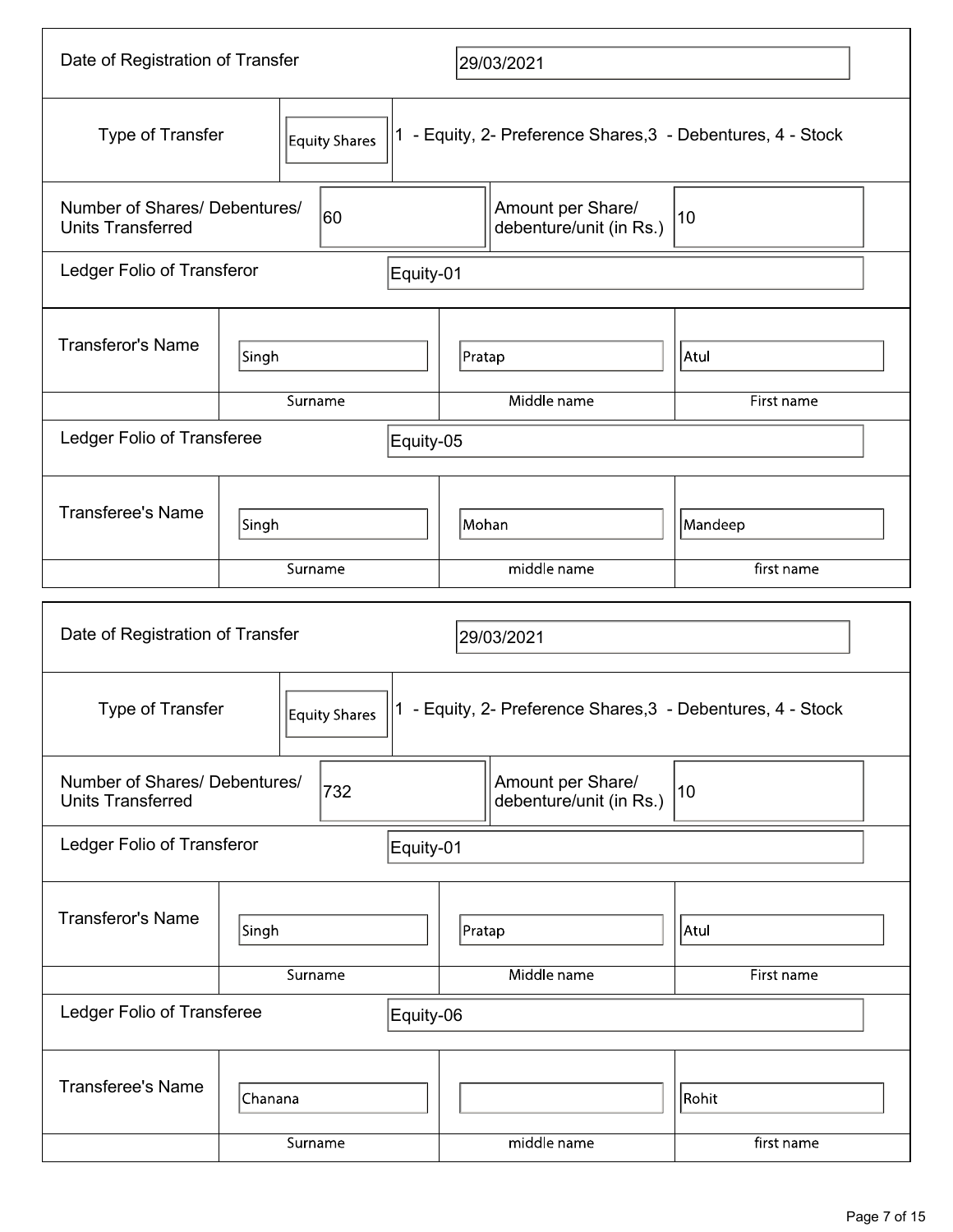| Date of Registration of Transfer                          |               |       |           | 29/03/2021                                                  |            |
|-----------------------------------------------------------|---------------|-------|-----------|-------------------------------------------------------------|------------|
| <b>Type of Transfer</b>                                   | Equity Shares |       |           | 1 - Equity, 2- Preference Shares, 3 - Debentures, 4 - Stock |            |
| Number of Shares/ Debentures/<br><b>Units Transferred</b> |               | 1,025 |           | Amount per Share/<br>debenture/unit (in Rs.)                | 10         |
| Ledger Folio of Transferor                                |               |       | Equity-01 |                                                             |            |
| <b>Transferor's Name</b>                                  | Singh         |       |           | Pratap                                                      | Atul       |
|                                                           | Surname       |       |           | Middle name                                                 | First name |
| Ledger Folio of Transferee                                |               |       | Equity-07 |                                                             |            |
| <b>Transferee's Name</b>                                  | Jacob         |       |           |                                                             | Moshe      |
|                                                           | Surname       |       |           | middle name                                                 | first name |
| Date of Registration of Transfer                          |               |       |           |                                                             |            |
|                                                           |               |       |           |                                                             |            |
| Type of Transfer                                          |               |       |           | 1 - Equity, 2- Preference Shares, 3 - Debentures, 4 - Stock |            |
| Number of Shares/ Debentures/<br><b>Units Transferred</b> |               |       |           | Amount per Share/<br>debenture/unit (in Rs.)                |            |
| Ledger Folio of Transferor                                |               |       |           |                                                             |            |
| <b>Transferor's Name</b>                                  |               |       |           |                                                             |            |
|                                                           | Surname       |       |           | Middle name                                                 | First name |
| Ledger Folio of Transferee                                |               |       |           |                                                             |            |
| <b>Transferee's Name</b>                                  | Surname       |       |           | middle name                                                 | first name |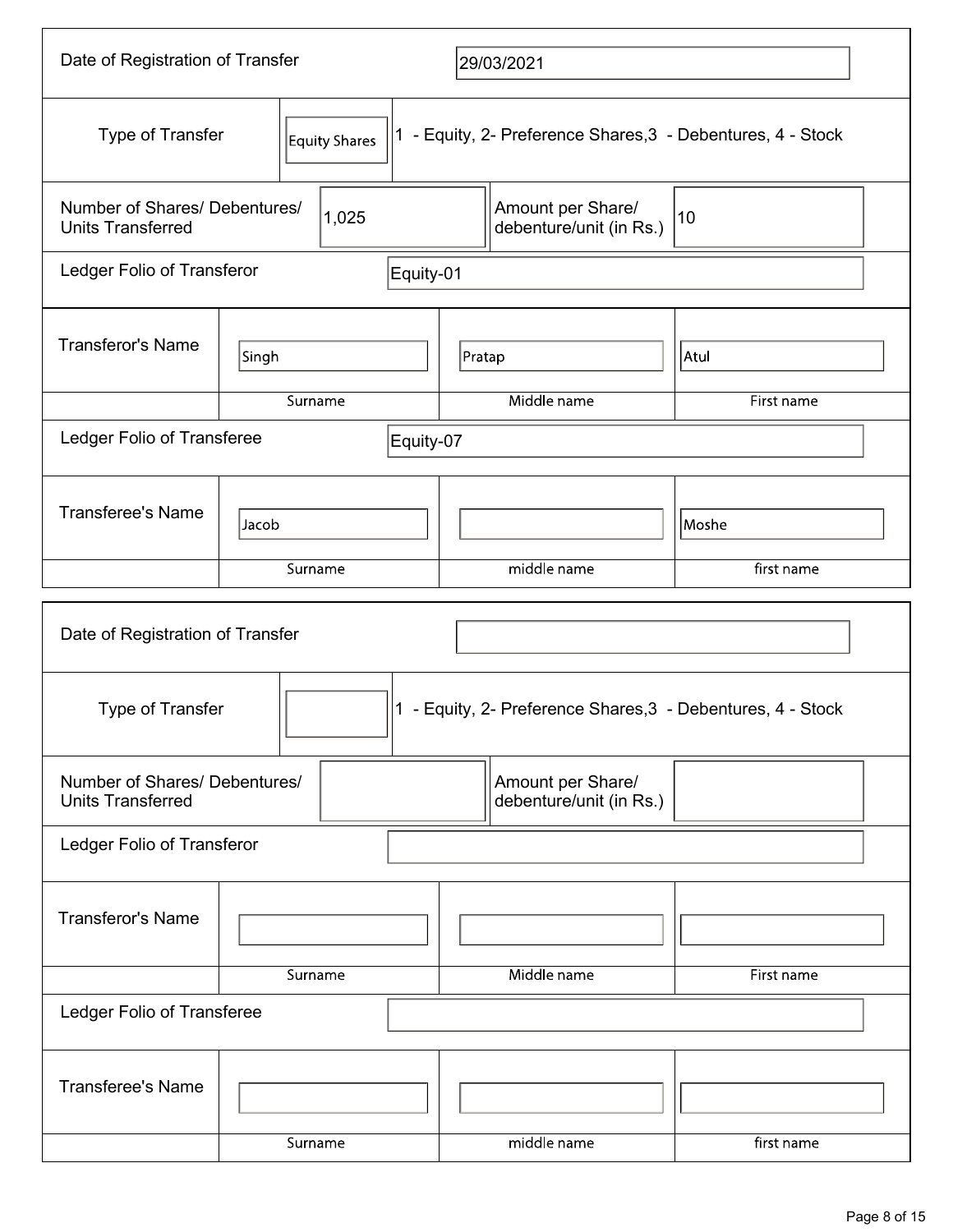## (iii) \*Debentures (Outstanding as at the end of financial year)

| <b>Particulars</b>            | Number of units | Nominal value per<br>∣unit | <b>Total value</b> |
|-------------------------------|-----------------|----------------------------|--------------------|
| Non-convertible debentures    | 0               | 0                          | 0                  |
| Partly convertible debentures | 0               | 0                          | 0                  |
| Fully convertible debentures  | 0               | 0                          | 0                  |
| <b>Total</b>                  |                 |                            | 0                  |

#### Details of debentures

| <b>Class of Debentures</b>           | Outstanding as at<br>the beginning of the year<br><u> vear</u> | Increase during the Decrease during the Outstanding as at<br>Ivear | the end of the year |
|--------------------------------------|----------------------------------------------------------------|--------------------------------------------------------------------|---------------------|
| Non-convertible debentures           |                                                                |                                                                    | 0                   |
| <b>Partly convertible debentures</b> | 0                                                              |                                                                    | 0                   |
| <b>Fully convertible debentures</b>  |                                                                |                                                                    | 0                   |

|                       |                                | (iv) Securities (other than shares and debentures) (not applicable for OPC) |                        |                               |                     |
|-----------------------|--------------------------------|-----------------------------------------------------------------------------|------------------------|-------------------------------|---------------------|
| Type of<br>Securities | Number of<br><b>Securities</b> | Nominal Value of<br>leach Unit                                              | Total Nominal<br>Value | Paid up Value of<br>each Unit | Total Paid up Value |
|                       |                                |                                                                             |                        |                               |                     |
|                       |                                |                                                                             |                        |                               |                     |
| Total                 |                                |                                                                             |                        |                               |                     |

# V. \*Turnover and net worth of the company (as defined in the Companies Act, 2013)

(i) Turnover  $\vert_0$ 

(ii) Net worth of the Company  $\vert$ -330,772.95

VI. (a) \*SHARE HOLDING PATTERN - Promoters (not applicable for OPC)

| S. No. | Lategory | $\sim$<br>Equity | <b>Preference</b> |
|--------|----------|------------------|-------------------|
|        |          |                  |                   |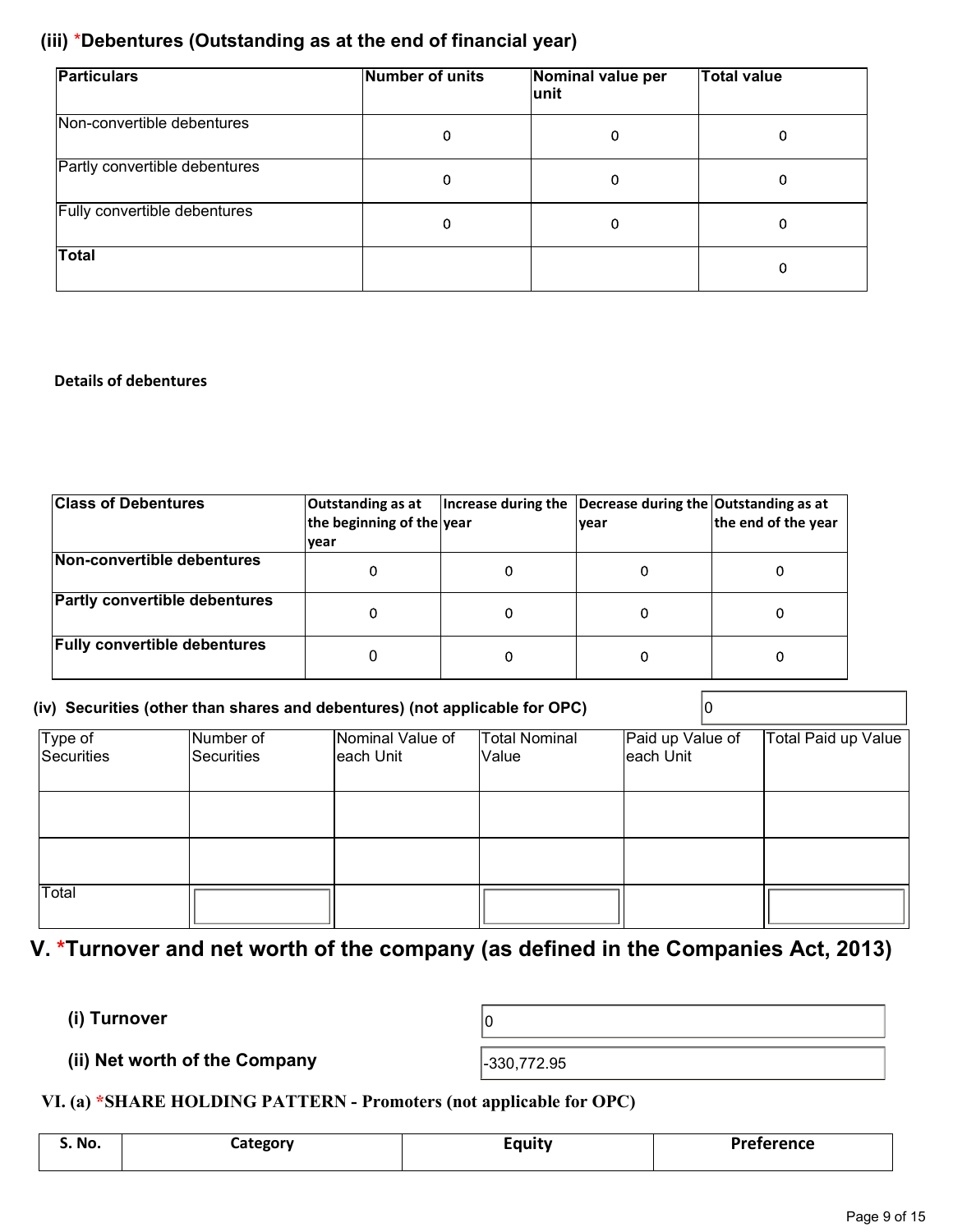|                  |                                                | <b>Number of shares</b> | Percentage  | <b>Number of shares</b> | Percentage |
|------------------|------------------------------------------------|-------------------------|-------------|-------------------------|------------|
| $\overline{1}$ . | Individual/Hindu Undivided Family              |                         |             |                         |            |
|                  | (i) Indian                                     | 7,775                   | 77.75       | $\pmb{0}$               |            |
|                  | (ii) Non-resident Indian (NRI)                 | $\pmb{0}$               | $\pmb{0}$   | $\pmb{0}$               |            |
|                  | (iii) Foreign national (other than NRI)        | $\pmb{0}$               | $\pmb{0}$   | $\pmb{0}$               |            |
| 2.               | Government                                     |                         |             |                         |            |
|                  | (i) Central Government                         | $\pmb{0}$               | $\pmb{0}$   | $\pmb{0}$               |            |
|                  | (ii) State Government                          | $\pmb{0}$               | $\mathbf 0$ | $\mathbf 0$             |            |
|                  | (iii) Government companies                     | $\pmb{0}$               | $\mathbf 0$ | $\mathbf 0$             |            |
| 3.               | Insurance companies                            | $\pmb{0}$               | $\pmb{0}$   | $\pmb{0}$               |            |
| 4.               | <b>Banks</b>                                   | $\pmb{0}$               | $\pmb{0}$   | $\pmb{0}$               |            |
| 5.               | <b>Financial institutions</b>                  | $\pmb{0}$               | $\pmb{0}$   | $\pmb{0}$               |            |
| 6.               | Foreign institutional investors                | $\pmb{0}$               | $\pmb{0}$   | $\mathbf 0$             |            |
| 7.               | <b>Mutual funds</b>                            | $\pmb{0}$               | $\pmb{0}$   | $\pmb{0}$               |            |
| 8.               | Venture capital                                | $\pmb{0}$               | $\mathbf 0$ | $\pmb{0}$               |            |
| 9.               | <b>Body corporate</b><br>(not mentioned above) | $\mathbf 0$             | $\mathbf 0$ | $\mathbf 0$             |            |
| 10.              | Others                                         | $\pmb{0}$               | $\mathbf 0$ | $\mathbf 0$             |            |
|                  | <b>Total</b>                                   | 7,775                   | 77.75       |                         | $\pmb{0}$  |

# Total number of shareholders (promoters)  $\begin{bmatrix} 2 \end{bmatrix}$

## (b) \*SHARE HOLDING PATTERN - Public/Other than promoters

| <b>S. No.</b> | Category                                | <b>Equity</b>           |             | Preference       |            |
|---------------|-----------------------------------------|-------------------------|-------------|------------------|------------|
|               |                                         | <b>Number of shares</b> | Percentage  | Number of shares | Percentage |
| 1.            | Individual/Hindu Undivided Family       |                         |             |                  |            |
|               | $(i)$ Indian                            | 378                     | 3.78        | 0                |            |
|               | (ii) Non-resident Indian (NRI)          | 0                       | $\mathbf 0$ | 0                |            |
|               | (iii) Foreign national (other than NRI) | 1,025                   | 10.25       | 0                |            |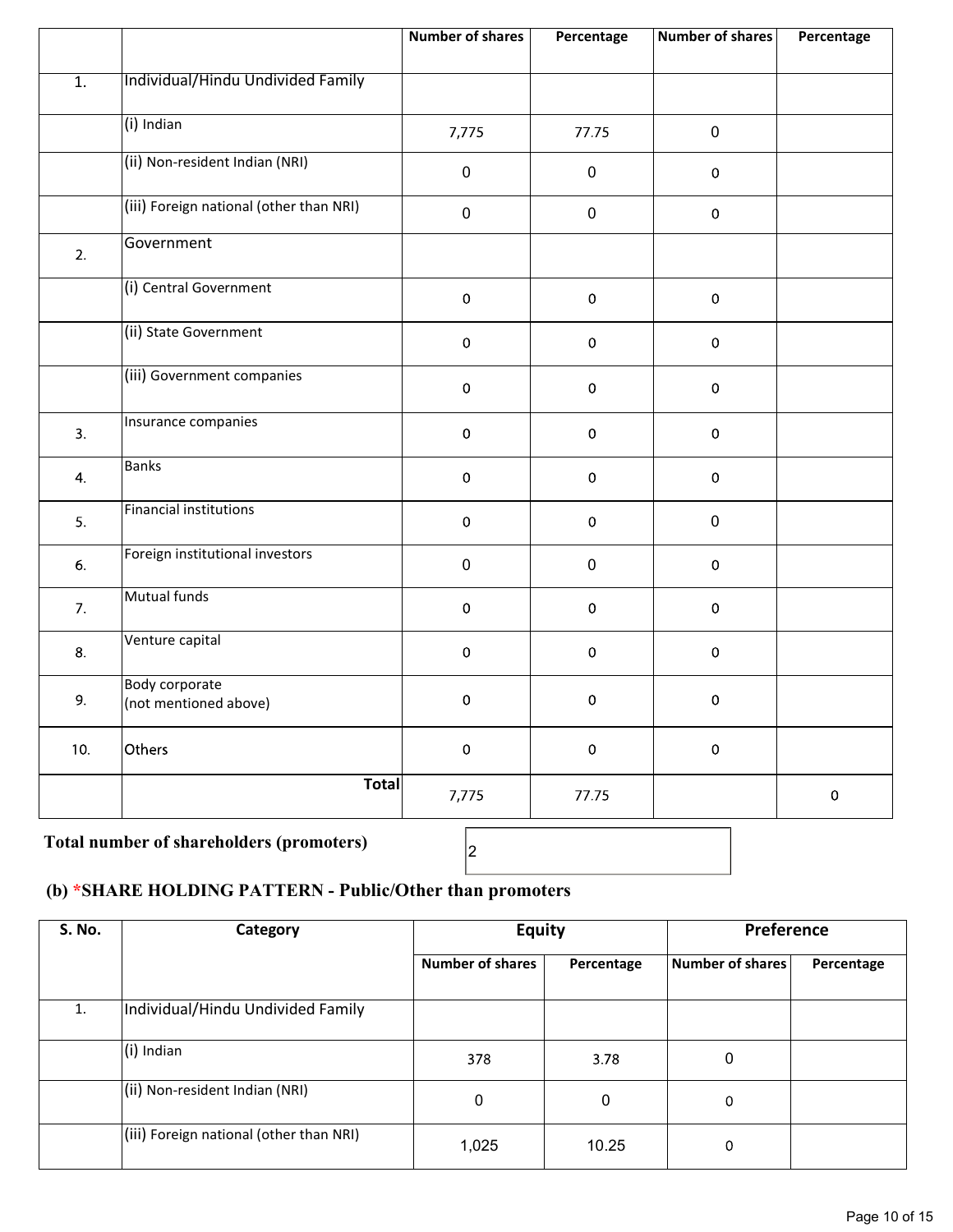| 2.  | Government                                     |             |                     |                     |           |
|-----|------------------------------------------------|-------------|---------------------|---------------------|-----------|
|     | (i) Central Government                         | $\pmb{0}$   | $\mathbf 0$         | $\mathbf 0$         |           |
|     | (ii) State Government                          | $\pmb{0}$   | $\mathsf{O}\xspace$ | $\mathsf{O}\xspace$ |           |
|     | (iii) Government companies                     | $\pmb{0}$   | $\mathbf 0$         | $\mathsf{O}\xspace$ |           |
| 3.  | Insurance companies                            | $\pmb{0}$   | $\,0\,$             | $\mathsf{O}\xspace$ |           |
| 4.  | Banks                                          | $\mathbf 0$ | $\boldsymbol{0}$    | $\mathsf{O}\xspace$ |           |
| 5.  | <b>Financial institutions</b>                  | $\mathbf 0$ | $\mathsf{O}\xspace$ | $\mathbf 0$         |           |
| 6.  | Foreign institutional investors                | $\mathbf 0$ | $\mathbf 0$         | $\mathbf 0$         |           |
| 7.  | Mutual funds                                   | $\pmb{0}$   | $\mathsf{O}\xspace$ | 0                   |           |
| 8.  | Venture capital                                | $\mathbf 0$ | $\mathbf 0$         | $\mathbf 0$         |           |
| 9.  | <b>Body corporate</b><br>(not mentioned above) | 90          | 0.9                 | $\mathsf{O}\xspace$ |           |
| 10. | Others<br>Partnership firm                     | 732         | 7.32                | $\mathbf 0$         |           |
|     | <b>Total</b>                                   | 2,225       | 22.25               | $\mathsf{O}\xspace$ | $\pmb{0}$ |

## Total number of shareholders (other than promoters) <sup>5</sup>

Total number of shareholders (Promoters+Public/ Other than promoters)

| 5 |  |
|---|--|
| 7 |  |

#### VII. \*NUMBER OF PROMOTERS, MEMBERS, DEBENTURE HOLDERS

| <b>Details</b>                    | At the beginning of the year | At the end of the year |
|-----------------------------------|------------------------------|------------------------|
| Promoters                         |                              |                        |
| Members<br>(other than promoters) | 0                            | 5                      |
| Debenture holders                 | 0                            |                        |

#### VIII. \*MEETINGS OF MEMBERS/CLASS OF MEMBERS/BOARD/COMMITTEES OF THE BOARD OF **DIRECTORS**

A. MEMBERS/CLASS /REQUISITIONED/CLB/NCLT/COURT CONVENED MEETINGS (not applicable for OPC)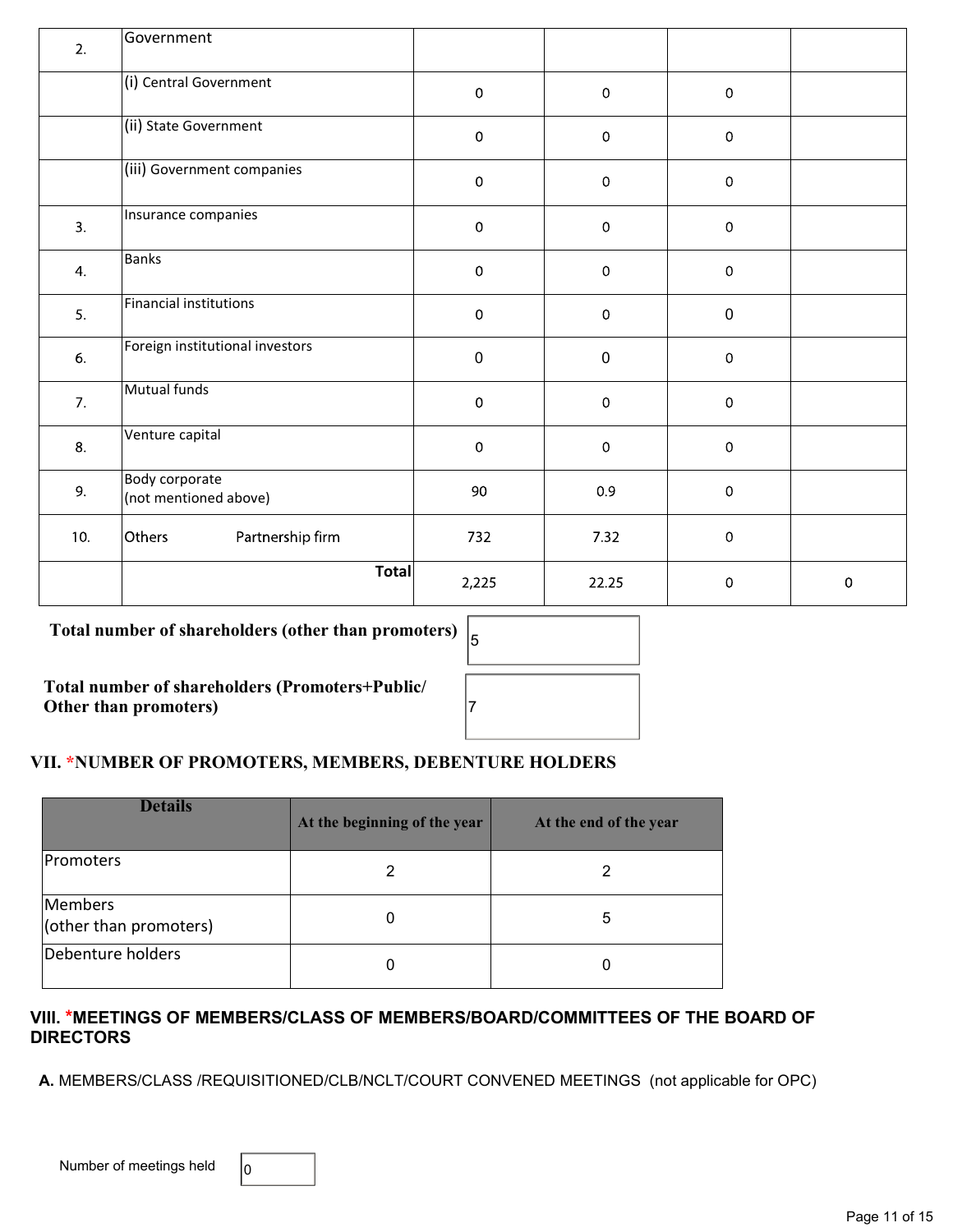| Type of meeting | Date of meeting | Total Number of<br>Members entitled to<br>attend meeting | Attendance                     |                            |  |
|-----------------|-----------------|----------------------------------------------------------|--------------------------------|----------------------------|--|
|                 |                 |                                                          | Number of members<br>lattended | % of total<br>shareholding |  |
|                 |                 |                                                          |                                |                            |  |

## B. BOARD MEETINGS (not applicable for OPC)

| *Number of meetings held |                 | 5 |                                                        |                                 |                 |  |
|--------------------------|-----------------|---|--------------------------------------------------------|---------------------------------|-----------------|--|
| S. No.                   | Date of meeting |   | Total Number of directors<br>as on the date of meeting | Attendance                      |                 |  |
|                          |                 |   |                                                        | Number of directors<br>attended | % of attendance |  |
|                          | 23/06/2020      |   | 2                                                      | $\overline{2}$                  | 100             |  |
| 2                        | 04/09/2020      |   | 2                                                      | $\overline{2}$                  | 100             |  |
| 3                        | 30/11/2020      |   | $\overline{2}$                                         | 2                               | 100             |  |
| 4                        | 15/01/2021      |   | 2                                                      | $\overline{2}$                  | 100             |  |
| 5                        | 29/03/2021      |   | 2                                                      | 2                               | 100             |  |

C. \*ATTENDANCE OF DIRECTORS (not applicable for OPC)

|                         |          |                          | <b>Board Meetings</b>              |                           | <b>Committee Meetings</b> |                                                 |                           | Whether<br>attended AGM |                       |
|-------------------------|----------|--------------------------|------------------------------------|---------------------------|---------------------------|-------------------------------------------------|---------------------------|-------------------------|-----------------------|
| S.<br>No.               | DIN      | Name<br>of the Director  | Number<br>lof<br>Meetings<br>which | Number<br>lof<br>Meetings | $\frac{9}{6}$ of          | <b>Number</b><br>of<br><b>Meetings</b><br>which | Number<br>lof<br>Meetings | $%$ of                  | held on               |
|                         |          |                          | director<br>lwas                   | attended                  | attendance director       | was                                             | attended                  |                         | attendance 30/12/2021 |
|                         |          |                          | entitled to<br>attend              |                           |                           | entitled to<br>attend                           |                           |                         | (Y/N/NA)              |
| $\mathbf 1$             | 05010316 | <b>Atul Pratap Singh</b> | $\overline{5}$                     | $\sqrt{5}$                | 100                       | $\pmb{0}$                                       | $\mathbf 0$               | $\pmb{0}$               | Yes                   |
| $\overline{2}$          | 06607418 | Kanika Chhabra           | $\overline{5}$                     | 5                         | 100                       | $\mathbf 0$                                     | $\mathbf 0$               | $\pmb{0}$               | Yes                   |
| $\overline{3}$          |          |                          |                                    |                           |                           |                                                 |                           |                         |                       |
| $\overline{\mathbf{4}}$ |          |                          |                                    |                           |                           |                                                 |                           |                         |                       |
| 5                       |          |                          |                                    |                           |                           |                                                 |                           |                         |                       |
| 6                       |          |                          |                                    |                           |                           |                                                 |                           |                         |                       |
| $\overline{7}$          |          |                          |                                    |                           |                           |                                                 |                           |                         |                       |
| 8                       |          |                          |                                    |                           |                           |                                                 |                           |                         |                       |
| 9                       |          |                          |                                    |                           |                           |                                                 |                           |                         |                       |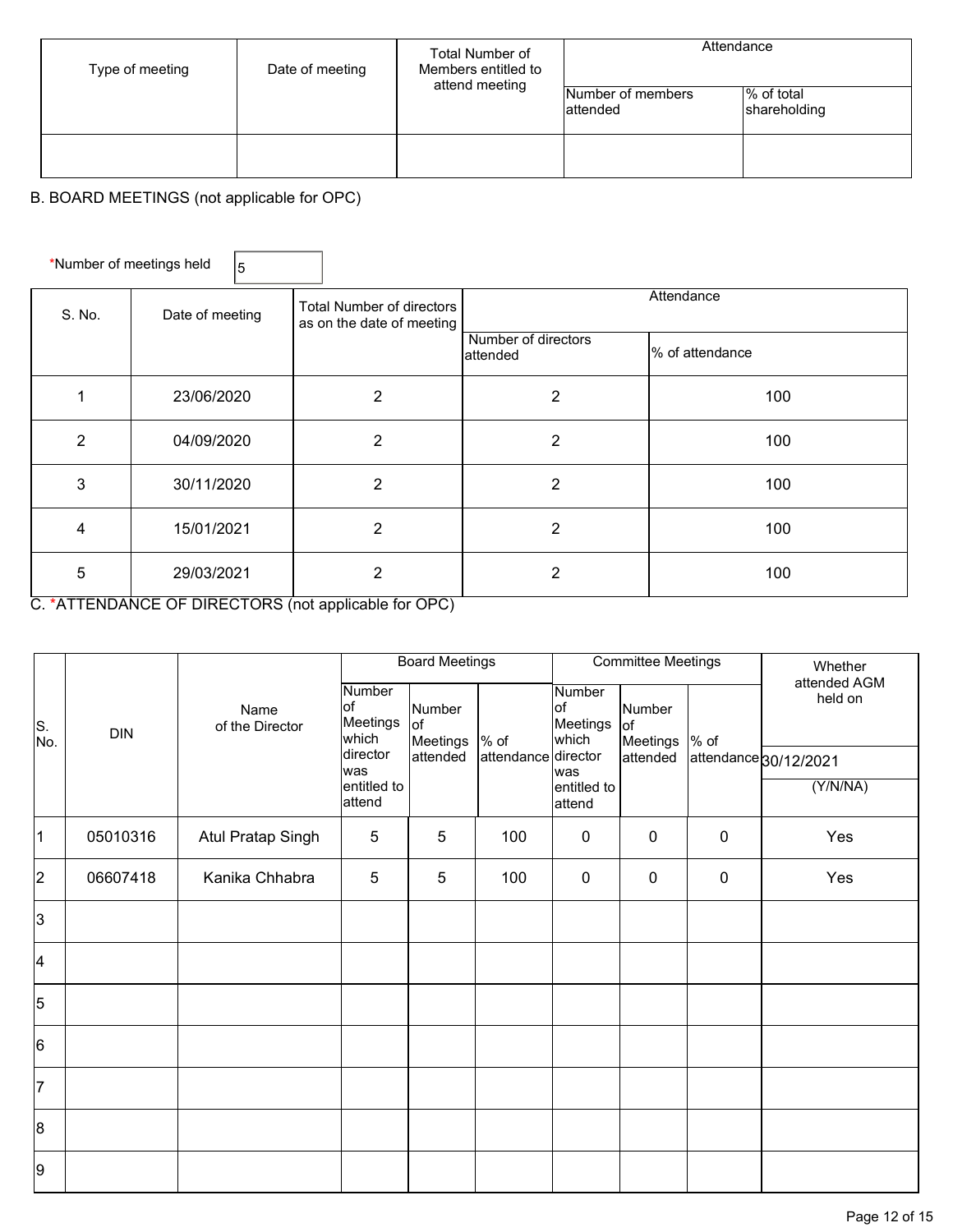| 10 |  |  |  |  |  |
|----|--|--|--|--|--|
| 11 |  |  |  |  |  |
| 12 |  |  |  |  |  |
| 13 |  |  |  |  |  |
| 14 |  |  |  |  |  |
| 15 |  |  |  |  |  |

#### IX. \*REMUNERATION OF DIRECTORS

 $\boxtimes$  Nil

|                                                                       | A. Number of Managing Director, Whole-time Directors and/or Manager whose remuneration details to be entered |             |              |            |                               |               |                 |  |
|-----------------------------------------------------------------------|--------------------------------------------------------------------------------------------------------------|-------------|--------------|------------|-------------------------------|---------------|-----------------|--|
| S. No.                                                                | Name                                                                                                         | Designation | Gross salary | Commission | Stock Option/<br>Sweat equity | <b>Others</b> | Total<br>Amount |  |
|                                                                       |                                                                                                              |             |              |            |                               |               | 0               |  |
|                                                                       | Total                                                                                                        |             |              |            |                               |               |                 |  |
| B. Number of other directors whose remuneration details to be entered |                                                                                                              |             |              |            |                               |               |                 |  |
| S. No.                                                                | Name                                                                                                         | Designation | Gross salary | Commission | Stock Option/<br>Sweat equity | <b>Others</b> | Total<br>Amount |  |
|                                                                       |                                                                                                              |             |              |            |                               |               |                 |  |

#### X. MATTERS RELATED TO CERTIFICATION OF COMPLIANCES AND DISCLOSURES

| A. *Whether the company has made compliances and disclosures in respect of applicable $\odot$ Yes |  | $\bigcirc$ No |  |
|---------------------------------------------------------------------------------------------------|--|---------------|--|
| provisions of the Companies Act, 2013 during the year                                             |  |               |  |

B. If No, give the reasons/observations

Total

#### XI. PENALTY AND PUNISHMENT - DETAILS THEREOF

# (A) DETAILS OF PENALTIES / PUNISHMENT IMPOSED ON COMPANY/DIRECTORS /OFFICERS  $\boxtimes$  Nil

| Name of the<br>company/ directors/ Authority<br><b>lofficers</b> | Name of the court/<br>concerned | <b>IDate of Order</b> | Name of the Act and<br>section under which<br>lpenalised / punished | Details of penalty/<br><i>lpunishment</i> | Details of appeal (if any)<br>including present status |
|------------------------------------------------------------------|---------------------------------|-----------------------|---------------------------------------------------------------------|-------------------------------------------|--------------------------------------------------------|
|                                                                  |                                 |                       |                                                                     |                                           |                                                        |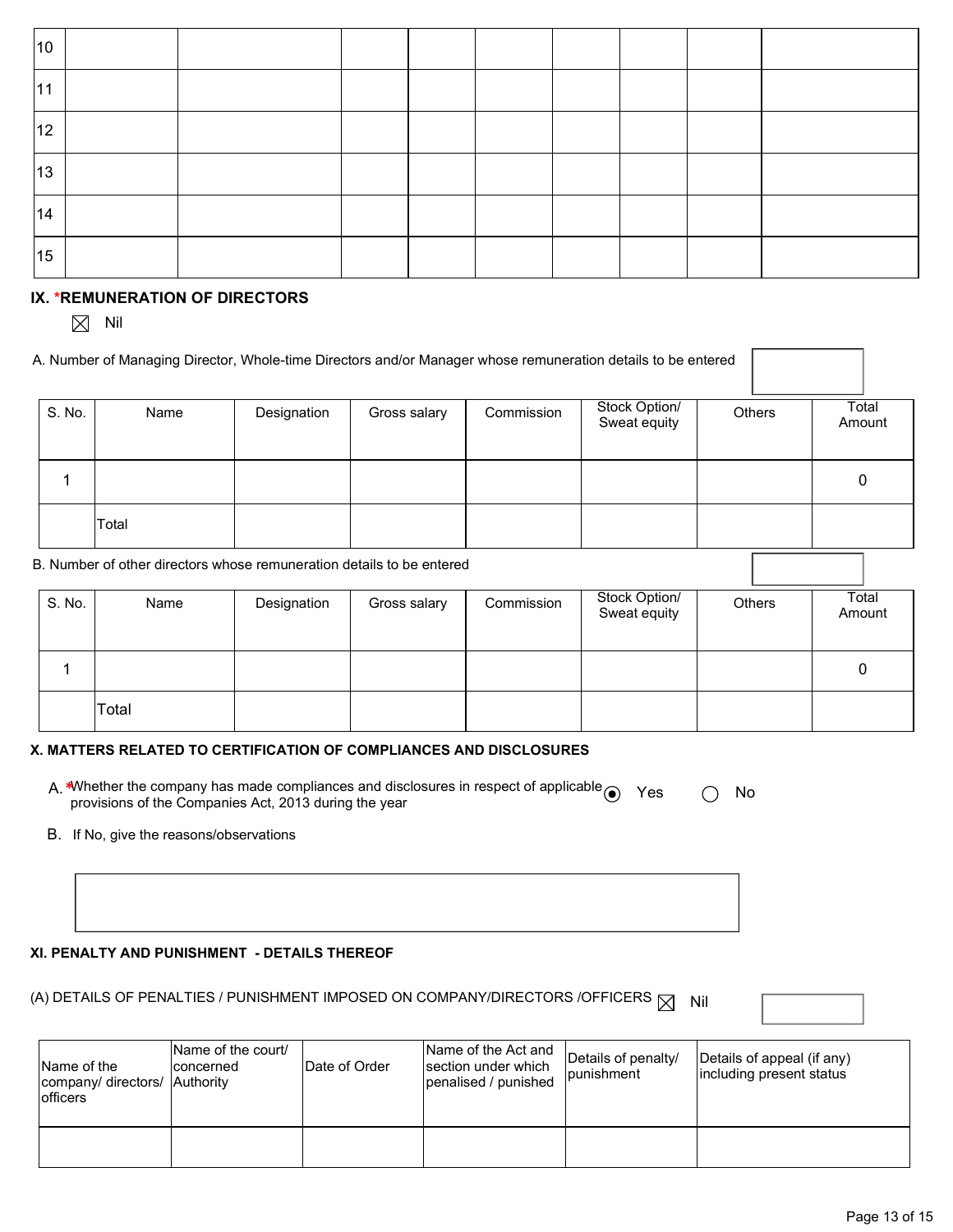| (B) DETAILS OF COMPOUNDING OF OFFENCES $\Box$ Nil |  |
|---------------------------------------------------|--|
|---------------------------------------------------|--|

| Name of the<br>company/ directors/<br>lofficers | Name of the court/<br>Iconcerned<br>Authority | Date of Order | Name of the Act and<br>section under which<br>loffence committed | Particulars of<br>loffence | Amount of compounding (in<br>(rupees) |
|-------------------------------------------------|-----------------------------------------------|---------------|------------------------------------------------------------------|----------------------------|---------------------------------------|
|                                                 |                                               |               |                                                                  |                            |                                       |

#### I/We certify that:

(a) The return states the facts, as they stood on the date of the closure of the financial year aforesaid correctly and adequately.

(b) Unless otherwise expressly stated to the contrary elsewhere in this return, the Company has complied with applicable provisions of the Act during the financial year.

(c) The company has not, since the date of the closure of the last financial year with reference to which the last return was submitted or in the case of a first return since the date of the incorporation of the company, issued any invitation to the public to subscribe for any securities of the company.

(d) Where the annual return discloses the fact that the number of members, (except in case of a one person company), of the company exceeds two hundred, the excess consists wholly of persons who under second proviso to clause (ii) of sub-section (68) of section 2 of the Act are not to be included in reckoning the number of two hundred.

#### Declaration

1 am authorised by the Board of Directors of the company vide resolution no. ..  $\begin{bmatrix} 11 & 1 \end{bmatrix}$  dated  $\begin{bmatrix} 24/05/2021 \end{bmatrix}$ 

(DD/MM/YYYY) to sign this form and declare that all the requirements of the Companies Act, 2013 and the rules made thereunder in respect of the subject matter of this form and matters incidental thereto have been complied with. I further declare that:

- 1. Whatever is stated in this form and in the attachments thereto is true, correct and complete and no information material to the subject matter of this form has been suppressed or concealed and is as per the original records maintained by the company.
- 2. All the required attachments have been completely and legibly attached to this form.

Note: Attention is also drawn to the provisions of Section 447, section 448 and 449 of the Companies Act, 2013 which provide for punishment for fraud, punishment for false statement and punishment for false evidence respectively.

To be digitally signed by

**Director** 

DIN of the director